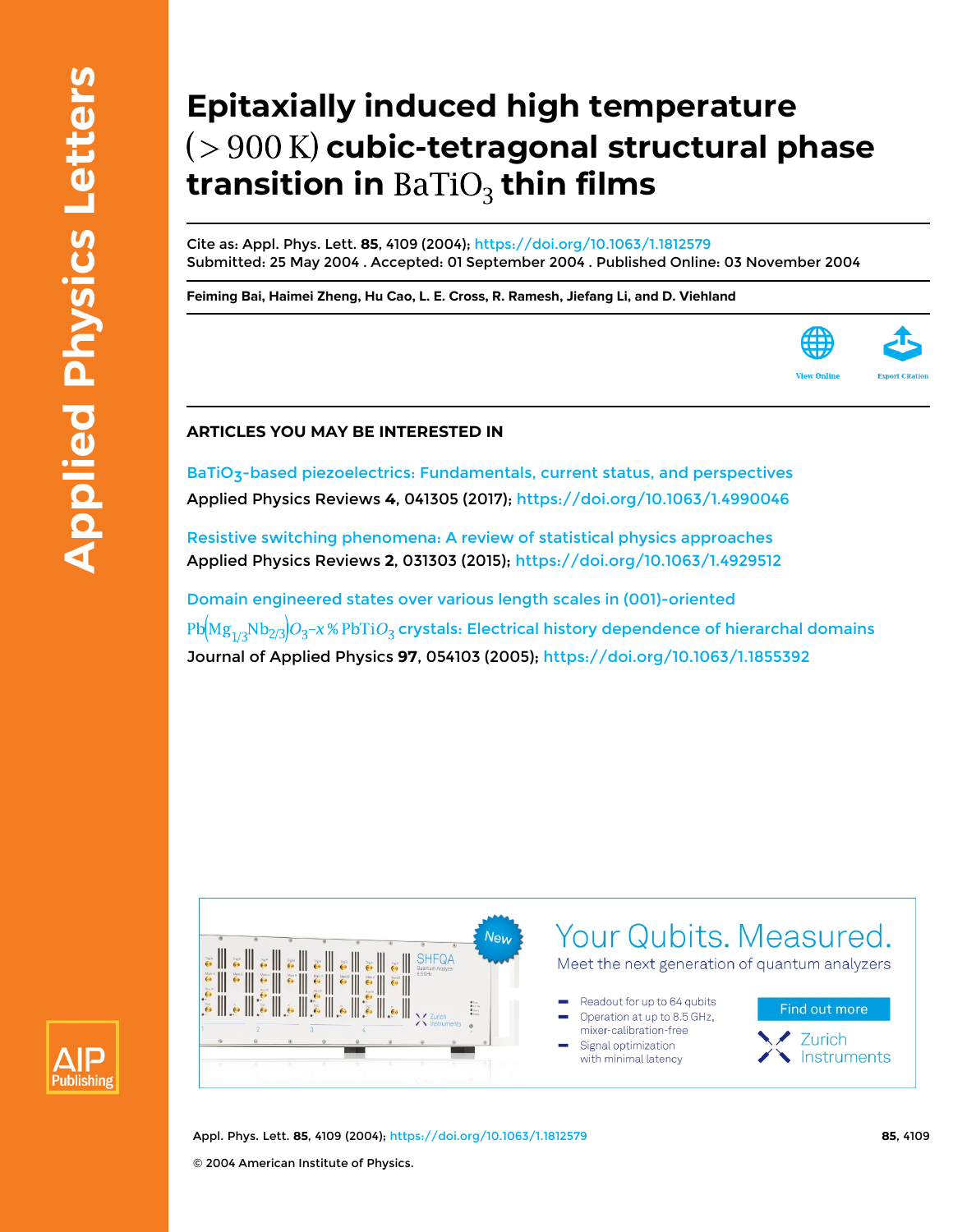## **Epitaxially induced high temperature** (>900 K) cubic-tetragonal structural **phase transition in BaTiO<sub>3</sub> thin films**

Feiming Bai

*Department of Materials Science and Engineering, Virginia Tech, Blacksburg, Virginia 24061*

Haimei Zheng

*Department of Materials and Nuclear Engineering, University of Maryland, College Park, Maryland 20742*

Hu Cao

*Department of Materials Science and Engineering, Virginia Tech, Blacksburg, Virginia 24061*

L. E. Cross

*Materials Research Institute, Pennsylvania State University, State College, Pennsylvania 16802*

## R. Ramesh

*Department of Materials and Nuclear Engineering, University of California, Berkeley, California 94720*

Jiefang Li and D. Viehland<sup>a)</sup>

*Department of Materials Science and Engineering, Virginia Tech, Blacksburg, Virginia 24061*

(Received 25 May 2004; accepted 1 September 2004)

For  $(001)_c$  oriented BaTiO<sub>3</sub> thin films, it has been found that epitaxial constraint can result in a dramatic increase in the temperature of a tetragonal  $(T)$  structural phase transition. For 2000-Å-thick films grown directly on SrTiO<sub>3</sub> substrates, a  $T \rightarrow$ cubic  $(C)$  phase transition was found on heating at .950 K, where the lattice constant changed smoothly with temperature. It was also found for films of the same thickness that the  $T \rightarrow C$  transition is nearly restored to that of bulk crystals by the use of a buffer layer, which relaxes the epitaxial constraint. These results provide evidence of an epitaxially induced high temperature structural phase transition in BaTiO<sub>3</sub> thin films, where the ferroelectric (internal) and structural (external) aspects of the phase transition are decoupled. © *2004 American Institute of Physics*. [DOI: 10.1063/1.1812579]

The classic first order ferroelectric phase transformation is the cubic  $(C)$  to tetragonal  $(T)$  one in BaTiO<sub>3</sub> bulk crystals,<sup>1,2</sup> which occurs near a Curie temperature of  $T_C$  $\approx$  405 K. Subsequent ferroelectric transitions occur to lower symmetry orthorhombic and rhombohedral phases with decreasing temperature. Thin films of  $BaTiO<sub>3</sub>$  have also been intensively investigated for applications in ferroelectric memories, integrated capacitors, and electro-optic modulators.<sup>3–7</sup> Both epitaxial<sup>8–13</sup> and polycrystalline<sup>14</sup> films have been studied.

Investigations of epitaxial BaTiO<sub>3</sub> films from on SrTiO<sub>3</sub><sup>8</sup> and  $\text{MgO}^{9-11}$  have reported the lack of structural phase transformations. This was evidenced by the lack of anomalies in the temperature dependence of the lattice parameters. In particular, studies by Yoneda *et al.*<sup>9</sup> have found the lack of a  $T \rightarrow C$  transition on heating for films of 100, 1000, and 4000 Å thickness grown on MgO—the tetragonal structure remained present at all temperatures measured upto 850 K. However, corresponding electrical property measurements revealed a maximum in the temperature dependent dielectric constant  $(K)$  at  $T \approx 410$  K, in near agreement with that of bulk  $BaTiO<sub>3</sub>$  single crystals and ceramics. These results have recently been interpreted as the effect of epitaxial constraint that prevents external dimension changes of the film due to clamping, while permitting a ferroelectric phase transition with internal displacive rearrangements.<sup>15</sup>

Recently, a Landau–Ginzburg–Devonshire (LGD) thermodynamic theory has been developed by Pertsev *et al.*<sup>16</sup> to describe the effect of epitiaxial constraint on the structural phase transitions of  $SrTiO<sub>3</sub>$  thin films grown with differing misfits on various substrates.  $SrTiO<sub>3</sub>$  bulk crystals undergo a  $C \rightarrow T$  transition on cooling at  $T=105$  K which is ferroelastic in nature, but not ferroelectric. Rather, it is an incipient ferroelectric. Using the LGD theory,<sup>16</sup> the epitaxial phase diagram of  $(001)<sub>c</sub>$  oriented SrTiO<sub>3</sub> as calculated for films grown on various cubic substrates. It was shown that decoupled ferroelectric and ferroelastic instabilities could be driven by epitaxial constraint, where various ferroelectric phase transitions could occur as internal atomic rearrangements within ferroelastically distorted *T* phases.

The thermodynamic investigations of constrained thin layers of  $SrTiO<sub>3</sub><sup>16</sup>$  suggest that epitaxy might result in decoupled ferroelectric and ferroelastic phase transitions from prototypic cubic (*m3m*) to tetragonal symmetries in many perovskite films. However, it has yet to be shown whether there is an independent ferroelastic  $T \rightarrow C$  structural phase transition in epitaxially constrained ferroelectric films at higher temperatures, or not. In this letter, we will report a hightemperature  $T \rightarrow C$  phase transition (>900 K) in epitaxially constrained  $(001)<sub>c</sub>$  oriented BaTiO<sub>3</sub> films grown directly on  $SrTiO<sub>3</sub>$  substrates. It will also be shown for films of the same thickness that the  $T \rightarrow C$  phase transition temperature can be restored to that of bulk single crystals by the use of a buffer layer, which relaxes the epitaxial constraint.

a)Electronic mail: dviehlan@vt.edu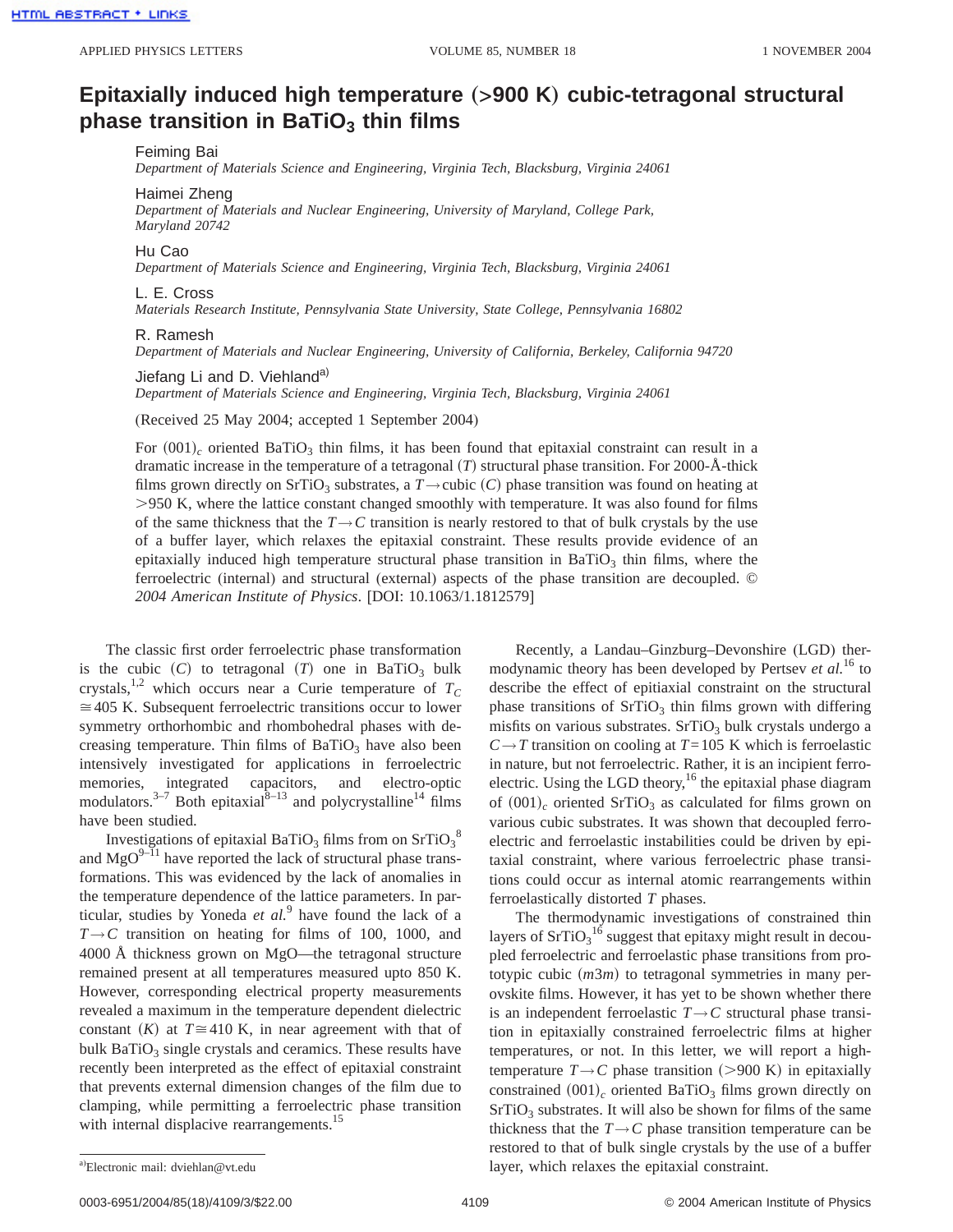

FIG. 1. Reciprocal space scans for  $(001)<sub>c</sub>$  oriented BaTiO<sub>3</sub> thin layers taken along the (HOL) zone for (a) a 2000-Å-thick BaTiO<sub>3</sub> films grown directly on  $(001)<sub>c</sub>$  SrTiO<sub>3</sub> substrate; and (b) a 2000-Å-thick BaTiO<sub>3</sub> films grown on a 600-Å-thick  $SFRuO<sub>3</sub>$  electrode (or buffer layer), which was grown on top of a  $(001)<sub>c</sub>$  SrTiO<sub>3</sub> substrate. The values of  $(HKL)$  are normalized to those of BaTiO<sub>3</sub> single crystals, i.e.,  $(H, K, L)_{\text{crystal}} \equiv (1, 1, 1)$ . Intensity is given on a log scale.

We have grown phase-pure  $BaTiO<sub>3</sub>$  (BTO) thin films of 2000 Å thickness by pulsed laser deposition onto  $(001)<sub>c</sub>$ single crystal substrates of  $SrTiO<sub>3</sub>$ . Some of the films were grown directly on SrTiO<sub>3</sub>: deposited at  $670^{\circ}$ C in an oxygen ambient of 20 mTorr at a growth rate of  $0.7 \text{ Å/s}$ . Others films were grown on top of a conducting perovskite oxide electrode.  $SFRuO<sub>3</sub> (SRO)<sup>17</sup>$  was chosen as the bottom electrode due to the closest lattice mismatch with the BTO structure: films of SRO of 500 Å were deposited at  $600^{\circ}$ C in an oxygen ambient of 100 mTorr, and followed by the BTO film deposition as described earlier. X-ray diffraction studies were performed using a Phillips MPD system. Careful investigations were performed using a high resolution x-ray diffractometer equipped with a two bounce hybrid monochromator, an open three-circle Eulerian cradle, and a doomed hot stage. A  $Ge(220)$  cut crystal was used as an analyzer, which had a theta-resolution of  $\sim 0.0068$ ° (or 0.43 arc sec). The x-ray wavelength was that of  $Cu_{K_{\alpha}}(\lambda=1.5406 \text{ Å})$  and the x-ray generator was operated at 45 kV and 40 mA. The penetration depth in  $BaTiO<sub>3</sub>$  at this x-ray wavelength is much greater than that of the film thickness. The lattice constants of  $(001)$ <sub>c</sub> oriented BaTiO<sub>3</sub> films measured as a function of temperature on heating over the range of  $300-1000$  K. The *a*-lattice parameter of BaTiO<sub>3</sub> bulk single crystals at  $T=300$  K is  $a=3.99$  Å, and thus we use one reciprocal lattice unit as corresponding to  $a^*(-b^*)=2\pi/a$ 



FIG. 2. Longitudinal (200) profile for a 2000-Å-thick BaTiO<sub>3</sub> films grown directly on  $(001)$ <sub>c</sub> SrTiO<sub>3</sub> substrate; and a 2000-Å-thick BaTiO<sub>3</sub> films grown on a 600-Å-thick  $SrRuO<sub>3</sub>$  electrode (or buffer layer), which was grown on top of a  $(001)<sub>c</sub>$  SrTiO<sub>3</sub> substrate.

 $=1.547 \text{ Å}^{-1}$ . The mesh scans presented in this letter are plotted in this reciprocal unit.

Figure 1 shows reciprocal lattice scans taken along the (HOL) zone for  $(001)<sub>c</sub>$  BaTiO<sub>3</sub> films (a) grown directly on  $SrTiO<sub>3</sub>$ ; and (b) grown on a  $SrRuO<sub>3</sub>$  buffer layer. The mesh scans reveal two peaks for the film grown directly on  $SrTiO<sub>3</sub>$ , whereas three peaks can be seen for that grown on the  $SrRuO<sub>3</sub>$  buffer layer. The phases corresponding to the peaks are identified in the figures. These results confirm that the  $SrRuO<sub>3</sub>$  buffer layer has a lattice parameter close to its bulk value  $(a=3.98 \text{ Å})$ , and that the BaTiO<sub>3</sub> layer is much better lattice matched to it than to the  $SrTiO<sub>3</sub>$  substrate. Accordingly, for a given thickness, films grown on a  $SFRuO<sub>3</sub>$ buffer layer will be significantly more elastically relaxed. It is also relevant to note that both films had a relatively small mosaic spread of  $\sim 0.2^{\circ}$ , revealing satisfactory film quality. Figure 2 shows longitudinal (200) profiles of  $(001)<sub>c</sub>$  BaTiO<sub>3</sub> films grown directly on  $SrTiO<sub>3</sub>$ , and on a  $SrRuO<sub>3</sub>$  buffer layer. The data reveal the coexistence of *c* and *a* domains for films grown on the buffer layer, whereas those grown directly on  $SrTiO<sub>3</sub>$  consisted mostly of only  $a$  domains.

A complete structural analysis was then done using longitudinal (200) and (202) profiles for both types of films. Figure 3 shows the lattice parameters as a function of temperature for films grown (a) directly on the substrate; and (b) on the buffer layer. Comparisons of data in the figure will reveal a dramatic difference in the  $T \rightarrow C$  phase transition temperature on heating between these two types of films. For 2000-Å-thick films grown on SrTiO<sub>3</sub> substrates, the  $T\rightarrow C$ phase transition occurred on heating near 950 K (maybe slightly deviated due to fitness error). However, for an identical 2000-Å-thick film grown on  $SrRuO<sub>3</sub>$  buffer layers, the  $T \rightarrow C$  phase transition occurred near 470 K—which is close to  $T_c$ =405 K of bulk BaTiO<sub>3</sub> single crystals.<sup>1,2</sup> These results provide evidence of an epitaxially induced high temperature structural phase transition in BaTiO<sub>3</sub> thin films, which is relaxed by growth of an identical film on a  $SrRuO<sub>3</sub>$  buffer layer.

It is also important to note several other features in Fig. 3. First, the *a*-lattice parameter for both films exhibited no indications of a phase transition. Rather, the lattice parameters changed gradually with temperature, similar to a simple